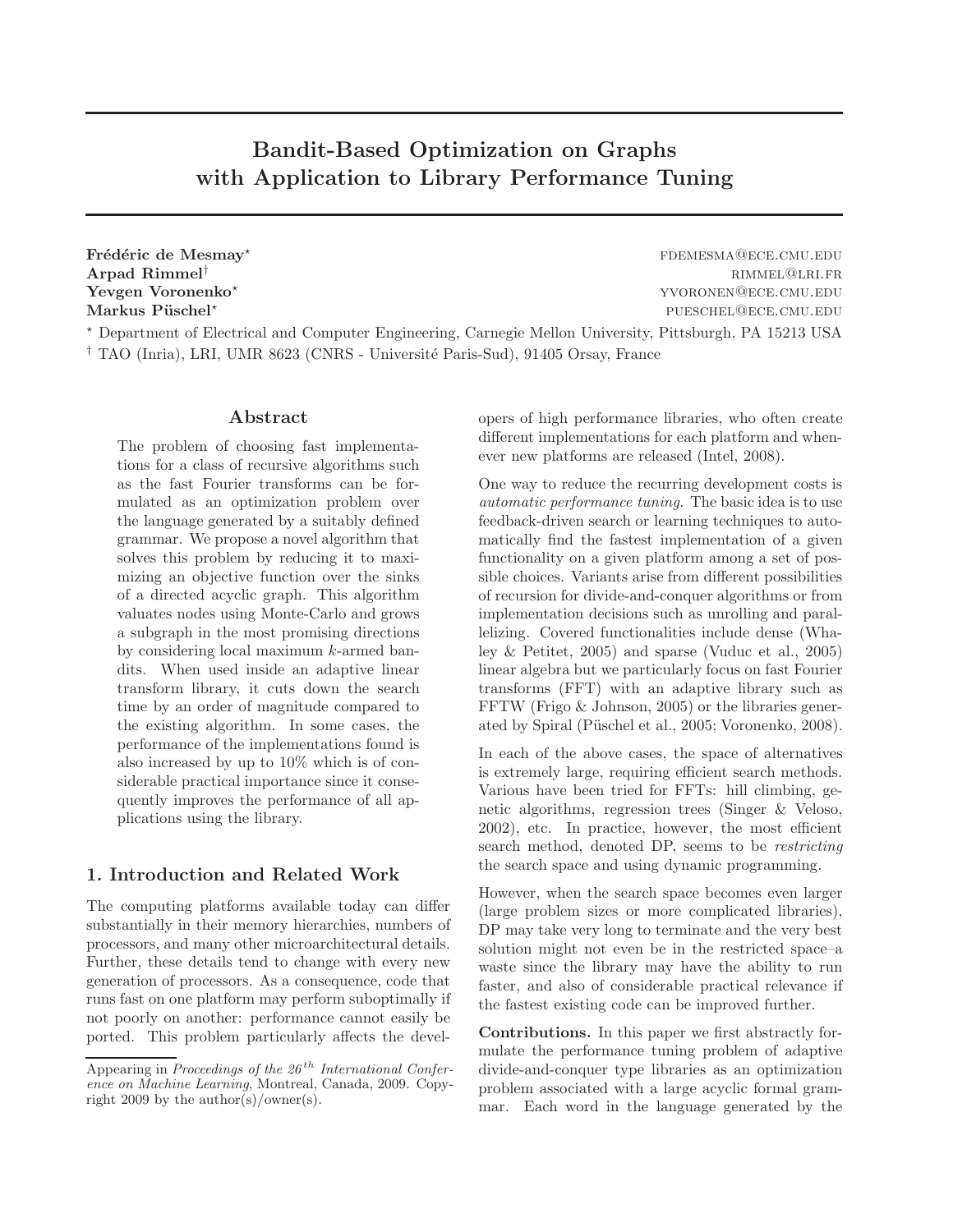grammar is a recursion strategy the library can perform. We then solve the problem using a novel onlinesearch algorithm, Threshold Ascend on Graph (TAG), that exploits the inherent structure of the problem. TAG is similar to UCT (Kocsis & Szepesvi, 2006), in that it gradually builds up the graph generating the language by considering local bandit problems and by valuating the nodes with Monte-Carlo simulations. TAG differs from UCT in that it optimizes for the best single reward over a graph instead of maximizing the accumulative reward over a tree.

We implemented TAG to be composable with adaptive transforms libraries generated by Spiral (Voronenko, 2008). These libraries are vectorized and parallelized, possess a very large search space and are in many cases faster than any other existing code. We show that, compared to the dynamic programming search (typically used for these kinds of problems), TAG can dramatically reduce the performance tuning time (i.e. a good solution is found much faster) and in some cases finds a better solution (and hence improves the library performance). Therefore, it is a suitable optimization technique in this domain. As an additional benefit, TAG is an anytime algorithm.

# 2. Formal Problem Statement

Below, we formally state the problem considered in this paper. Later, we will show that automatic tuning in the considered transform libraries is an instantiation of this problem.

*Problem 1* Given is an acyclic formal grammar  $F =$  $(T, N, P, S)$  with T the set of terminals, N the set of nonterminals, P the set of production rules or simply rules, and S the starting symbol.  $\mathcal{L}(F)$  is the associated language and  $f$  is an objective function from  $\mathcal{L}(F)$  into the positive reals  $\mathbb{R}^+$ . We want to compute

$$
w_{\text{best}} = \operatorname*{argmax}_{w \in \mathcal{L}(F)} f(w).
$$

F has an associated *derivation graph*  $G = G(F)$  which is directed, acyclic and weakly connected as shown in Figure 1: S is the root, the directed edges (arrows) correspond to applications of rules in  $P$ , the nodes are partially derived words in the language, and the sinks (outdegree = 0) are precisely the elements of  $\mathcal{L}(F)$ . Hence we can reduce Problem 1 to:

*Problem 2* Given a weakly connected, acyclic, directed graph  $G = (V, E)$  and an objective function f (as above) on the sinks  $S(G)$  of G. We want to compute

$$
w_{\text{best}} = \operatorname*{argmax}_{w \in S(G)} f(w).
$$



Figure 1. Formal grammar  $F = (T, N, P, S)$  (left) and associated derivation graph  $G(F)$  (right). S, A, B are nonterminals and a, b, c are terminals. The graph has two sinks (double circled), i.e., the language  $\mathcal{L}(F)$  has two elements.

We assume the graph  $G(F)$  to be large such that it is impossible to generate and evaluate all sinks in a reasonable time. Our goal is an algorithm that finds a "very good" sink with a small number of evaluations.

# 3. The TAG Algorithm

TAG is an *anytime* algorithm that determines an approximate solution to Problem 2. Due to the size of the graph it is not meant to run until completion, in which case it would be equivalent to an exhaustive search.

TAG finds solutions by incrementally growing and exploiting the subgraph  $\hat{G} = (\hat{V}, \hat{E})$  of  $G = (V, E)$ :  $\hat{V} \subset V, \, \hat{E} \subset E$ , starting with  $\hat{G} = (\{S\}, \{\})$ . Evaluations are used to direct the growth of  $\hat{G}$  towards the expected bests sinks.

Assume the current subgraph is  $\hat{G}$ . Then TAG proceeds in three high level steps visualized in Figure 2:

- 1. *Descend:* G is traversed starting at its root. Each choice along the way is solved by a *bandit algorithm*. The descent stops when it uses an arrow e that is not in  $E$ .
- 2. *Evaluate:* If e is incident with a vertex not in  $\hat{V}$ , this vertex is evaluated using a Monte-Carlo expansion.
- 3. *Backpropagate:* The evaluation is stored in all ancestors of the vertex.

We proceed with describing the three steps in detail, describe the pseudocode and conclude the section with a presentation of related algorithms.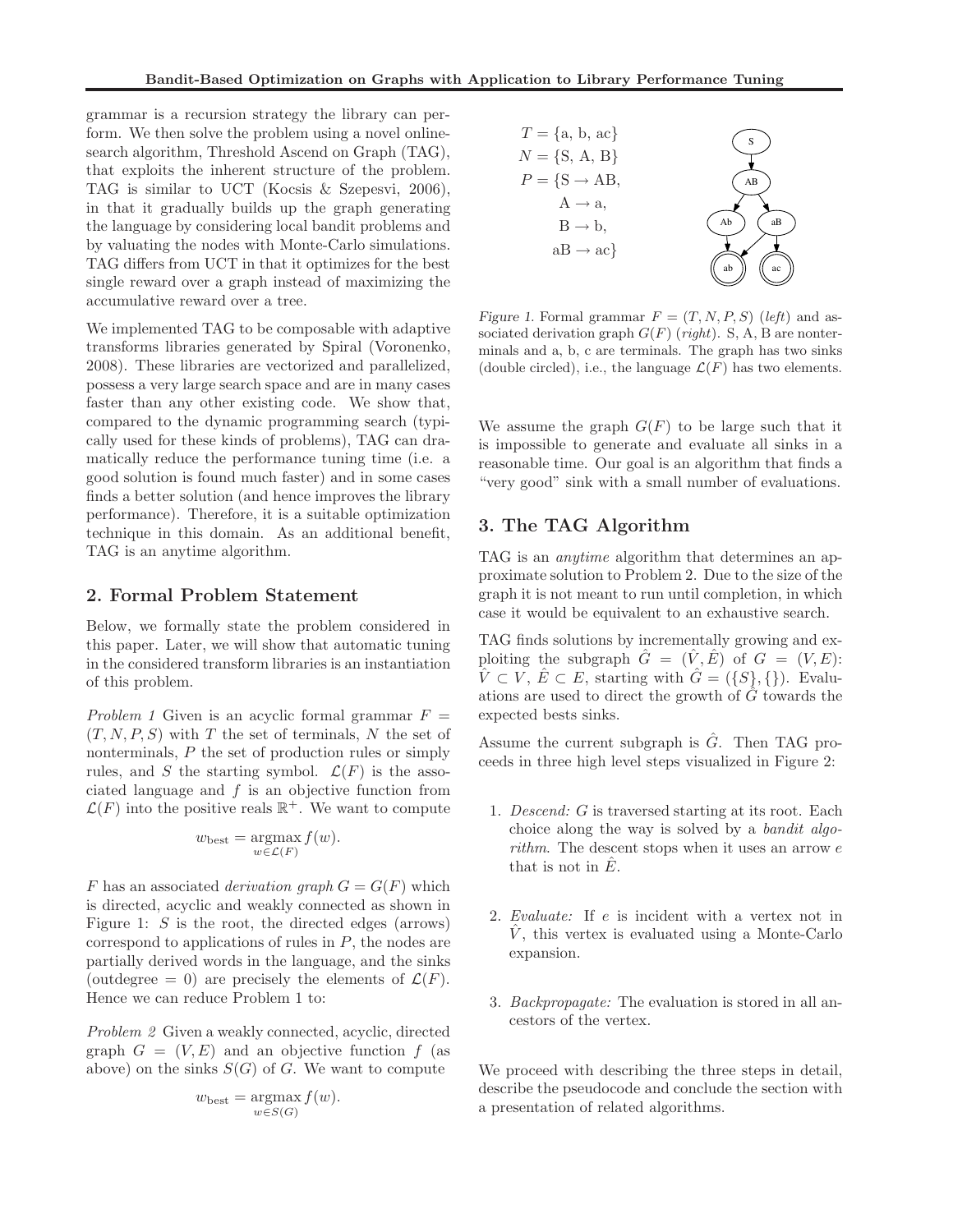

Figure 2. Visualization of the three main steps in TAG. Note that  $\tilde{G}$  (shaded area) and G are not trees (e.g., see Figure 1).

### 3.1. Descend

The goal of the *descent* step is to select the next edge to add to the subgraph  $\tilde{G}$ . It is chosen so that  $\tilde{G}$ grows towards the sinks that present the best expected rewards. Starting from the root  $S$ , the most promising path is layed out by successively chosing the most promising outgoing edges. Each choice is solved using a bandit algorithm that we describe first.

Background: Max k-Armed Bandit Problem. The *maximum* k-armed bandit problem considers a slot machine with  $k$  arms, each one having a different pay-out distribution (Figure 3). The goal is to maximize the single best reward obtainable over  $\bar{n}$  trials (Cicirello & Smith, 2005). Formally, if each arm has distribution  $D_i$  and  $R_i(D_i)$  denotes the j-th reward obtained on arm  $i$ , the goal is to solve

$$
\max_{\sum_{i=1}^k \bar{n}_i = \bar{n}} \max_{1 \le i \le k} \max_{1 \le j \le \bar{n}_i} R_j(D_i).
$$

In this paper, we use a variation: an anytime version of the problem where the total number of pull  $\bar{n}$  is not known in advance. Only the  $n$  previous pulls and their associated rewards are known.



Figure 3. A 3-armed bandit. The choice of the arm  $i$  leads to a realization of the distribution  $D_i$ .

Streeter & Smith (2006) solve the problem using *Threshold Ascend*, an algorithm that makes no assumptions on the form of the distributions. Using their notations, we present here a straightforward adaptation to the anytime variation.

The main idea of the algorithm is to track only the s best rewards and the arms they are coming from.

Let  $s_i$  be the number of such rewards among the  $n_i$ rewards received by the arm i. Also, let  $\delta$  be a positive real parameter. The algorithm advises to pull the arm  $i_{\text{best}}$  given by

$$
i_{\text{best}} = \underset{1 \leq i \leq k}{\operatorname{argmax}} h(s_i, n_i),
$$
  
with 
$$
h(s_i, n_i) = \begin{cases} \frac{s_i + \alpha + \sqrt{2s_i \alpha + \alpha^2}}{n_i}, & \text{if } n_i > 0 \\ \infty, & \text{else} \end{cases}
$$
  
and 
$$
\alpha = \ln(2nk/\delta).
$$

Descend. The graph descent is responsible for incrementally building the subgraph  $\tilde{G} \subset G$ , initially restricted to the root. The purpose of the descent is to select an arrow in  $E \setminus E$  that leads towards an expected good sink. It does so by tracing a path starting from the root and considering each successor choice as a max k-armed bandit problem (Figure 4). For now, assume that a table of positive real rewards  $R(v)$  has been maintained for each vertex  $v \in V$ .

Let  $v$  denote the current vertex in the descent. Starting from  $v$ , there are multiple ways to continue the path since it can follow any of the arrows originating from  $v$  (we denote these with  $E(v)$ ). The arrows in  $E(v)$  that are also in  $\hat{E}(v)$  lead to vertices of  $\hat{V}$  corresponding to "arms" that have already been played (they have previous rewards attached to them). The other arrows lead to arms that have never been played. The bandit algorithm discussed above decides which arrow to follow, which has to be one that was not followed before if such an arrow exists (due to the infinite weight in  $h(s_i, n_i)$ ). If the arrow belongs to  $\hat{E}(v)$  and the successor is not a sink, the successor becomes the new descent vertex and the descent continues. If not, the descent ends.



Figure 4. The descent in the graph is done as a cascade of multi-armed bandits. Solid arrows, circles and boxes are in  $\hat{G}$ , dashed arrows and circles are in  $G \setminus \hat{G}$ . For bandit A all arms had been played before, and A1 is chosen based on the stored rewards. Bandit B will now choose B1, since it is the only arrow not played before.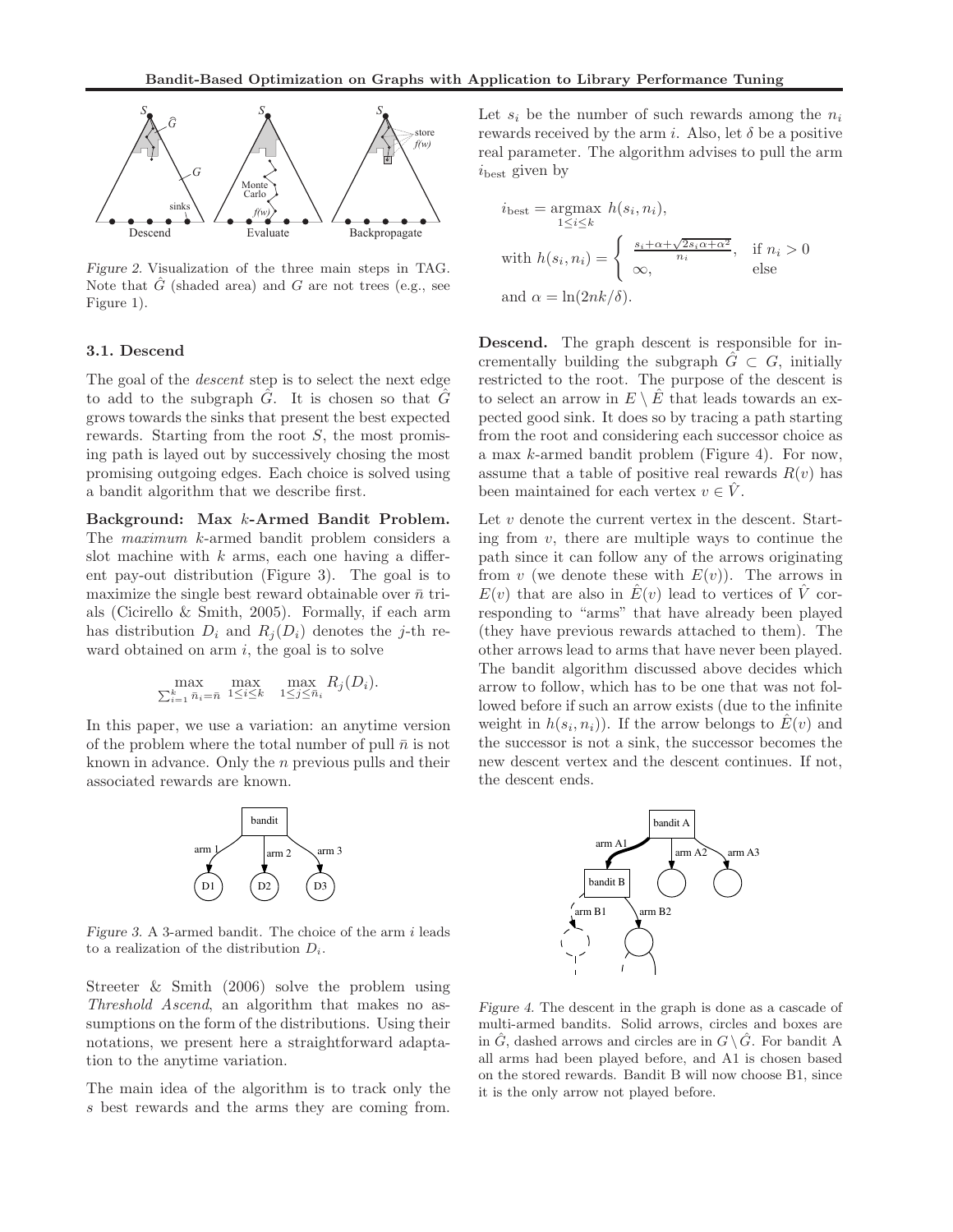### 3.2. Evaluate

Assume the descent ended on an arrow pointing to a vertex v that is not part of  $\hat{V}$ . The arrow and vertex are then immediately added to  $\hat{G}$  and v is *evaluated*.

If v is a sink of G, then  $f(v)$  can be directly computed. Otherwise a path to a sink of  $G$  is chosen by "Monte-Carlo," which means in each step a (uniformly drawn) random choice is made until a sink  $w$  is obtained. The evaluation  $f(w)$  gives a value for v.

Also, if the evaluation is better than  $f(w_{\text{best}})$ , the current best sink is replaced.

### 3.3. Backpropagate

After v has been evaluated, the reward is added to its reward list  $R(v)$  and to the reward lists of all its ancestors.

Note that if the descent ended on an arrow pointing to a vertex v that is already a part of  $\hat{V}$ , we just discovered a new way to connect to an already evaluated vertex. In this case, we add the new arc to  $\hat{E}$  and propagate the rewards of v only to the vertices that would not be ancestors of  $v$  without the new arrow (since the other ancestors already have these rewards).

### 3.4. Pseudocode and Remark

Pseudocode. Algorithm 1, the pseudocode of TAG, summarizes the previous discussion. After initialization, the graph  $\hat{G} = (\hat{V}, \hat{E})$  is grown one arc at a time until the user signifies an interruption. The vertex pointed by an arrow e is denoted *head(e)*. BANDIT refers to the *Treshold Ascend* algorithm summarized in subsection 3.1. RANDOM refers to an uniform draw.

Remark. Practically, if the objective function is deterministic, it is useless to evaluate a sink twice. It is therefore possible to modify the algorithm to guarantee that it never returns in a branch where choices have been exhausted. While we implemented this version we do not present it due to lack of space.

### 3.5. Related Algorithms

The "classic" multi-armed bandit problem involves maximizing the expected sum of rewards of multiple slot machines with different pay-out distributions. Many proposed algorithms are based on optimism in front of uncertainty: the score of a slot machine is its current estimated value plus a term that grows with the uncertainty. For instance, *Upper Confidence Bounds* (UCB) proposes a term in  $\sqrt{\log(n)/n_i}$  (Lai & Robbins, 1985; Auer et al., 2002).

# Algorithm 1 TAG

| $\hat{G} \leftarrow S$                                                      |               |
|-----------------------------------------------------------------------------|---------------|
| $w_{\text{best}} \leftarrow \emptyset$                                      |               |
| $R(V) \leftarrow \emptyset$                                                 |               |
| while not interrupted do                                                    |               |
| $e \leftarrow \text{BANDIT}(E(S))$                                          | Descend       |
| while $e \in \hat{E} \ \& \ E(head(e)) \neq \emptyset$ do                   |               |
| $e \leftarrow \text{BANDIT}(E(head(e)))$                                    |               |
| end while                                                                   |               |
| $v \leftarrow head(e)$                                                      |               |
| if $v \notin \hat{G}$ or $e \in \hat{G}$ then                               |               |
| $\text{add } v \text{ and } e \text{ to } \tilde{G}$                        |               |
| $e \leftarrow$ RANDOM $(E(v))$                                              | Evaluate      |
| while $E(head(e)) \neq \emptyset$ do<br>$e \leftarrow$ RANDOM( $E(head(e))$ |               |
| end while                                                                   |               |
| $w \leftarrow head(e)$                                                      |               |
| if $f(w) > f(w_{best})$ then                                                |               |
| $w_{\text{best}} \leftarrow w$                                              |               |
| end if                                                                      |               |
| $r \leftarrow f(w)$                                                         |               |
| add r to $R(v)$                                                             | Backpropagate |
| for a ancestor of v in $\hat{G}$ do                                         |               |
| add r to $R(a)$                                                             |               |
| end for                                                                     |               |
| else                                                                        |               |
| for a ancestor of v in $\hat{G}$ do                                         |               |
| mark $a$                                                                    |               |
| end for                                                                     |               |
| add e to $\hat{G}$                                                          |               |
| for a ancestor of v in $\hat{G}$ do                                         |               |
| if $a$ is marked then                                                       |               |
| unmark a<br>else                                                            |               |
| add all $R(v)$ to $R(a)$                                                    |               |
| end if                                                                      |               |
| end for                                                                     |               |
| end if                                                                      |               |
| end while                                                                   |               |
| ${\bf return}\; w_{\rm best}$                                               |               |
|                                                                             |               |

Other Monte-Carlo based algorithms could be used to perform an optimization on a leaves-evaluated graph but, besides the fact that they usually are designed for trees, they differ from TAG by biasing the subgraph towards zones that are good on average which can be distinct from zones that are likely to contain maximums. Guillaume Chaslot et al. proposed an algorithm derived from the central limit theorem that gives good result on the production management problem (2006). UCT uses UCB as a local branch selector (Kocsis & Szepesvi, 2006) and is particularly efficient with huge search-spaces: it is at the origin of the current best computer Go players (Coulom, 2006; Wang & Gelly, 2007; Gelly & Silver, 2007).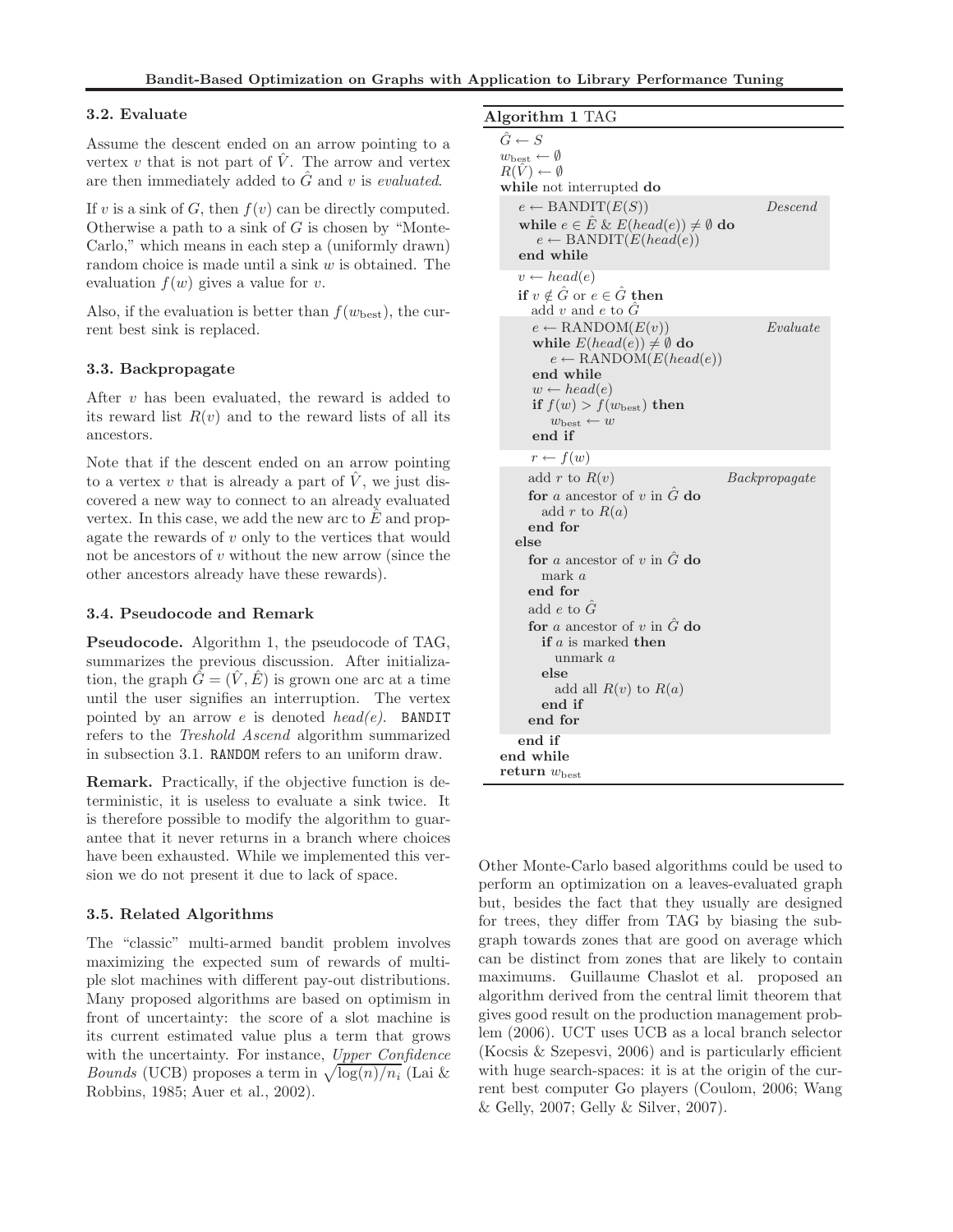# 4. Application: Performance Tuning in Adaptive Libraries

Our target application for TAG is the automatic performance tuning in adaptive libraries based on divideand-conquer algorithms with inherent degrees of freedom. Specifically, we implemented TAG to operate as a search strategy in the adaptive general-size linear transform libraries generated by Spiral (Voronenko et al., 2009).

We first give brief background on transforms, transform algorithms, their implementations, and the notion of an adaptive library. Then we discuss the need for search and finally match the performance tuning problem to Problem 1, which shows that TAG is applicable.

#### 4.1. Background: Linear Transforms

Transforms. A linear transform is a matrix-vector product  $y = Mx$ , where x is the input vector, y the output vector, and M the fixed transform matrix. We focus on the discrete Fourier transform (DFT) defined as

$$
\mathbf{DFT}_n = [e^{-2\pi i k\ell/n}]_{0 \le k,\ell < n}, \quad i = \sqrt{-1}.
$$

Naïve computation of the matrix-vector product incurs  $O(n^2)$  operations, however, fast,  $O(n \log(n))$ , algorithms, which exploit the particular structure of matrix M, exist for many transforms including the DFT.

Fast algorithms. One way of writing transform algorithms is as sparse factorizations of the transform matrix. For example, the famous Cooley-Tukey fast Fourier transform (FFT) algorithm can be written as

$$
\mathbf{DFT}_n = (\mathbf{DFT}_k \otimes I_m) T_m^n (I_k \otimes \mathbf{DFT}_m) L_k^n, \ n = km. \tag{1}
$$

Here,  $I_n$  is the identity matrix of size n;  $T_m^n$  is a diagonal matrix and  $L_k^n$  a permutation matrix, whose precise definition is not relevant here. Finally, the tensor (or Kronecker) product ⊗ of two matrices is defined as

$$
A \otimes B = [a_{k,l} B], \text{ where } A = [a_{k,l}].
$$

We show below a visualization of the non-zero values in the matrices for  $k = m = 4$ .







Figure 5. Number of DFT algorithms based on standard Cooley-Tukey FFT, implemented naïvely. All algorithms for a given DFT input size have roughly the same operations count.

divide-and-conquer approach, and that there is a degree of freedom (choice of  $k|n$ ). Assuming that n is a power of two<sup>1</sup>, recursive applications of the algorithm yield  $O(n \log(n))$  computations.

Implementation and search space. The above FFT suggests a library implementation using a recursive function  $dft$ . Given the input x, the function would first permute  $(t = L_k^n x)$ , then call dft on multiple segments of  $x$ , then scale the result with the entries of  $T_m^n$ , and then call again dft on segments, extracted in a stride, of the result. The resulting library would have a simple call graph, as shown in Figure 6(a). Even such a simple implementation has a degree of freedom in the recursion due to the choice of  $k$ . Recursively compounded this yields an algorithm space of  $\Theta(5^t/t^{3/2})$  that this library covers (see Figure 5) (Johnson  $&$  Püschel, 2000). All of these have roughly the same operations count, yet, the performance can differ widely due to cache misses and other effects.

The above implementation makes four passes through a vector of length  $n$  and has hence poor memory hierarchy performance. The performance can considerably improved as done in FFTW 2.x by replacing the explicit (and expensive) permutation  $L_k^n$  with a readdressing in the subsequent smaller DFTs. Similarly, scaling by  $\mathcal{T}_m^n$  can be fused with the subsequent DFTs. However, this creates the need for additional functions—variants of the DFT with modified interfaces. The call graph of such a library is shown in Figure 6(b).

The situation gets considerably more complicated with state-of-the-art libraries on current off-the-shelf computers. The reason is that to get maximal performance

Recursive application of equation (1) require to provide base cases for all prime factors of  $n$ . For simplicity, this paper will therefore only consider power-of-two sizes  $n = 2^t$ . Note that these sizes also happen to be the most important usage cases of the DFT.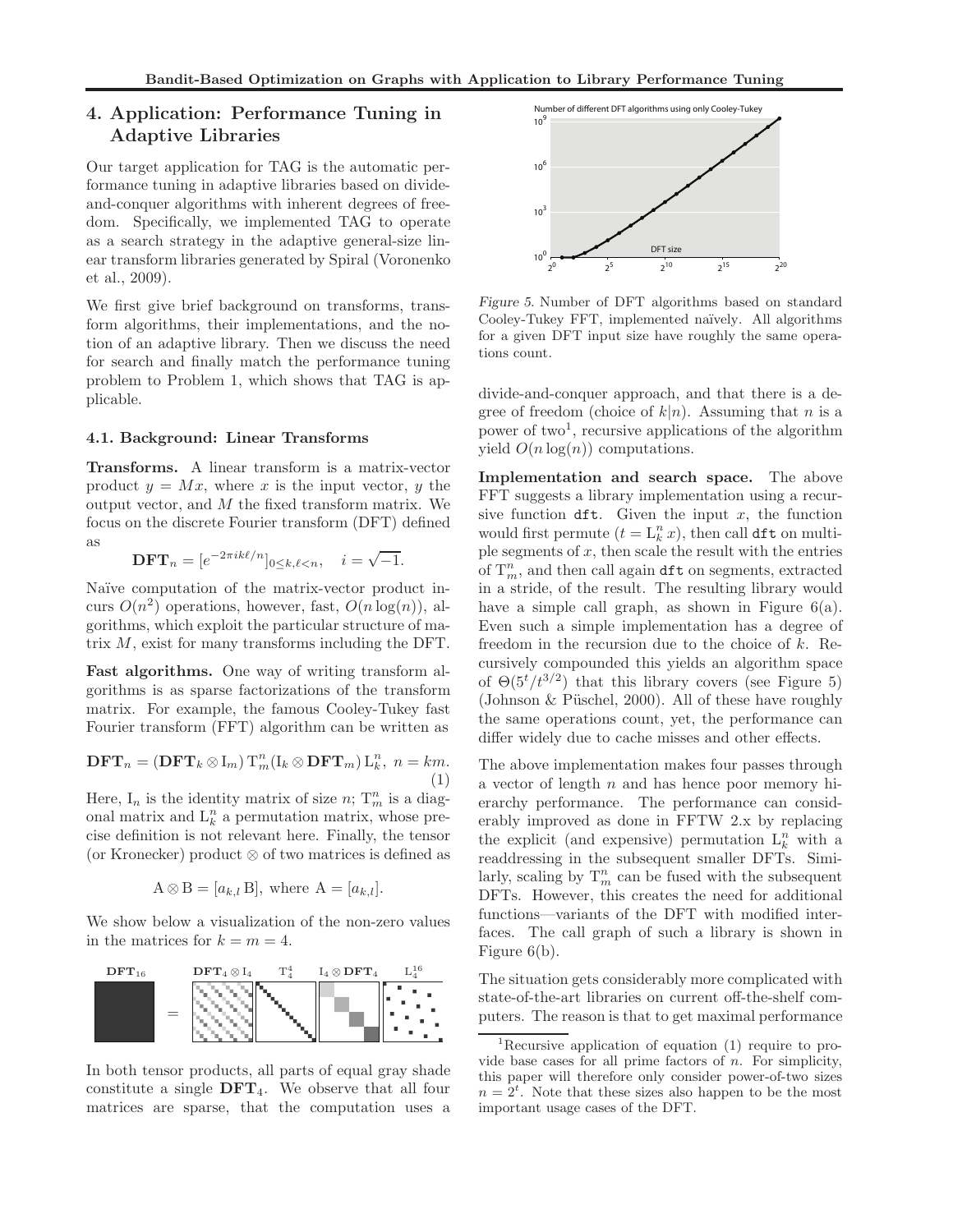the libraries need to apply several restructuring transformations to (1). In particular, the algorithm must be 1) vectorized, to take advantage of vector instructions (e.g., SSE on x86 architectures); 2) parallelized, to exploit multiple processor cores using threading; 3) transformed by loop optimizations for buffering; 4) allowed to load from a precomputed table the constant elements of  $\mathcal{T}_m^n$  from (1), also called "twiddle factors" (Frigo  $\&$  Johnson, 2005; Püschel et al., 2005; Voronenko, 2008; Voronenko et al., 2009).

Applying the restructuring transformations described above increases the number of different mutually recursive functions that comprise the library, and also enlarge the algorithm search space. For example the Spiral-generated DFT library with all optimizations 1–3 contains 31 different functions which form the call graph in Figure  $6(c)$ .



Figure 6. Call graphs of three different recursive libraries: (a) na¨ıve, (b) optimized scalar and (c) optimized vectorized parallelized.

The above discussion holds for many other linear transforms including the discrete cosine transforms, the real discrete Fourier transform, finite impulse response filters, and the discrete wavelet transform. Further, not all algorithms decompose a transform into transforms of the same type. In this case the search space is further increased.

### 4.2. Adaptive Libraries and Search

Consider a recursive library as discussed above. In each recursion step, the library has a degree of freedom. As a consequence, it can compute the transform in many different ways. What makes the library adaptive is the use of online search to find a fast recursion strategy. This search is part of an initialization routine (called planner in FFTW) that takes the input size  $n$  and returns a function pointer implementing the fastest known recursion strategy. After this initial overhead, the user can now compute as many transforms of size  $n$  as desired, compensating for the overhead.

The main search strategy in FFTW, UHFFT, and Spiral generated libraries is dynamic programming (DP). It is based on the assumption that the best solution to a problem is built out of optimal solutions to subproblems. Here, this means that an algorithm's performance is independent of its context which, unfortunately, does not always hold<sup>2</sup>. However, in practice, DP has shown to work quite well except for very large transforms as we will see later in our benchmarks. Over these large search spaces, DP has another weakness which is that it is not an anytime algorithm: one has to wait for DP to solve all subproblems before it gives any solution. This waiting time is significant: for FFTW it can amount to days in the case of large transforms on multicore systems.

A simple anytime strategy is Monte-Carlo (MC) which, each time there is a decision to take, chooses according to a uniform distribution. At the end of the descent, it evaluates the candidate and restarts. At any point in time the user can interrupt the search to retrieve the best known candidate. Since at each step, there is an equal chance for all branches to be picked but branches are not laid out uniformly, the overall space is *not* sampled uniformly.

### 4.3. Applicability of TAG

Applying TAG in the context of adaptive libraries requires to identify the grammar  $G = (T, N, P, S)$  and the objective function  $f$  such that the performance optimization can be mapped to Problem 1.

The start symbol  $S$  is the transform specification as entered by the user. The terminals T are the *base cases*, the set of problems that can be directly solved by the library. The non-terminals  $N$  are the set of all non base case subproblems that could be needed to solve the problem. The production rules P breakdown a problem from N into one or more subproblems by fixing a degree of freedom. The function to maximize,  $f$ , is the performance of the implementation. The acyclicity of the grammar is guaranteed by the fact that the underlying algorithms provably finish. Note that the grammar itself changes with the problem size.

For instance, if a naïve DFT library based on Cooley-Tukey is used to compute  $\text{DFT}_8$ , we would define

| $S = DFT_8$                                           | $P = {\text{DFT}_8} \rightarrow {\text{DFT}_2, \text{DFT}_4},$ |
|-------------------------------------------------------|----------------------------------------------------------------|
| $T = DFT_2$                                           | $\text{DFT}_8 \rightarrow (\text{DFT}_4, \text{DFT}_2),$       |
| $N = \left\{ \mathbf{DFT}_8, \mathbf{DFT}_4 \right\}$ | $\text{DFT}_4 \rightarrow (\text{DFT}_2, \text{DFT}_2)$        |

<sup>&</sup>lt;sup>2</sup>It is fairly easy to build counter-examples: for instance, an algorithm running on one core will be slower if another core is active due to conflicts in the shared cache.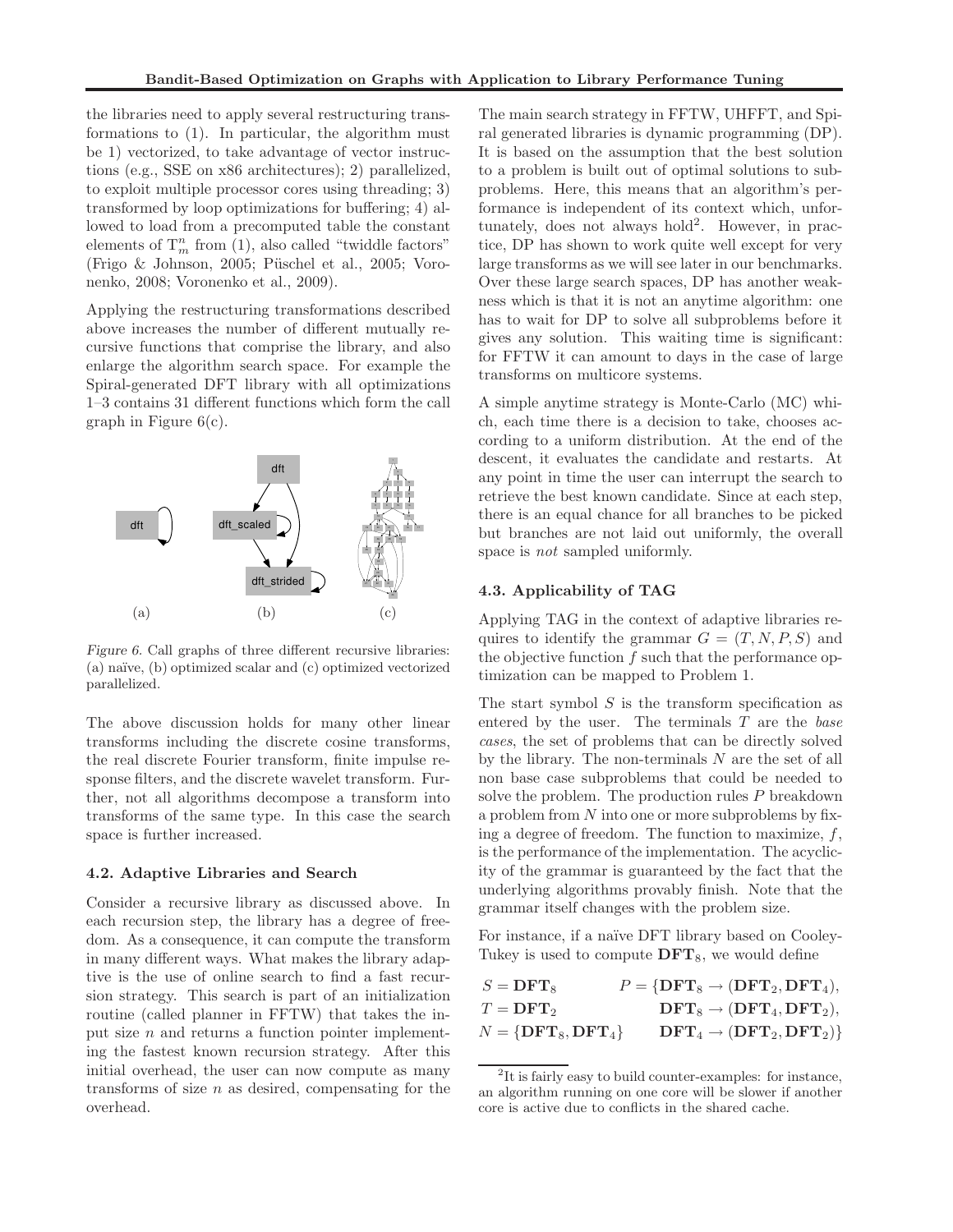

Figure 7. (a) Parameters for TAG are optimized on  $\text{DFT}_{2^{19}}$ . (b) Mean performance (and standard error of the mean) for DP and Monte-Carlo on  $\mathbf{DFT}_{2^{18}}$ . Data is averaged over 100 runs. (c) Standard deviation on the same experiment.

# 5. Experiments

Experimental Setup. We evaluate our search algorithm on a complex DFT C++ library generated by Spiral from (1). The library is vectorized using intrinsics, threaded using OpenMP, and optimized as explained in Section 4.1.

We add TAG and Monte-Carlo (MC) methods to the already existing DP search infrastructure . We compile using the Intel Compiler 10.1 and benchmark on a 64 bit Linux platform using two dual core 3 GHz Intel Xeon 5160 processors.

We display performance using pseudo mega floatingpoint operations per second (MFlops) with the complex DFT operation count assumed to be  $5n \log_2 n$ (standard practice).

Parameter tuning. We tune the parameters for TAG on a specific problem,  $\text{DFT}_{2^{19}}$ . The sensitivity of the algorithm with variations in the s parameter of the bandit is shown on Figure 7(a). Since  $s$  is the size of the best rewards vector, a low s tweaks the bandit towards exploitation of previous good branches, while a bigger s leads to the exploration of new promising branches. We find that  $\delta = 0.1$  and  $s = 30$  work best and we use them for *all* following experiments.

Comparison with Monte-Carlo. We compare the performance of TAG and MC on  $DFT_{2^{18}}$ . Figures 7(b) and 7(c) show that TAG performs better (higher mean) and more reliably (lower standard deviation) than Monte-Carlo. Note that the plots are done with respect to a fixed "wall clock" time and not to a fixed number of simulations. This is realistic in that the simpler MC algorithm performs more simulations than our more complex algorithm in the same time frame. Also it is worth remembering that, asymptotically, TAG and MC match since they both explore the full finite search space.

Comparison with dynamic programming. We compare TAG with DP on a single problem on 8(a). We observe that TAG quickly reaches the same performance as DP and then caps 10% above it. On Figure 8(b) we plot the time it takes for TAG to get results of the same quality as DP. We observe that TAG finds solutions of equal performance significantly faster on various DFT sizes.

Comparison with other FFTs. Figure  $8(c)$  shows the best performance attained by the generated library (with TAG and DP) and its competitors. We compare against FFTW 3.2 alpha 2 and Intel IPP 5.3. FFTW does platform adaptation using dynamic programming. As far as we know, IPP does not use search and branches out to a specialized implementation for each platform.

# 6. Conclusion

In this paper we tackled the problem of optimizing an objective function over the sinks of a directed acyclic graph. We solved it using a new anytime algorithm, TAG, that grows a subgraph towards the expected best sinks. Similarly to UCT, TAG traces the most promising path by considering local bandits and valuates nodes using Monte-Carlo simulations. In our context however, the optimization problem requires to consider the *maximum* variant of the k-armed bandit problem.

Implementation inside a high-performance adaptive library for linear transforms considerably decreased the search time while providing a 10% increase in the quality of the solutions. One interesting feature of our problem setup is that evaluating "bad" nodes is much more costly than evaluating "good" ones since the objective function is the timer from the processor. In future work, we will try to modify the algorithm to take advantage of that fact.